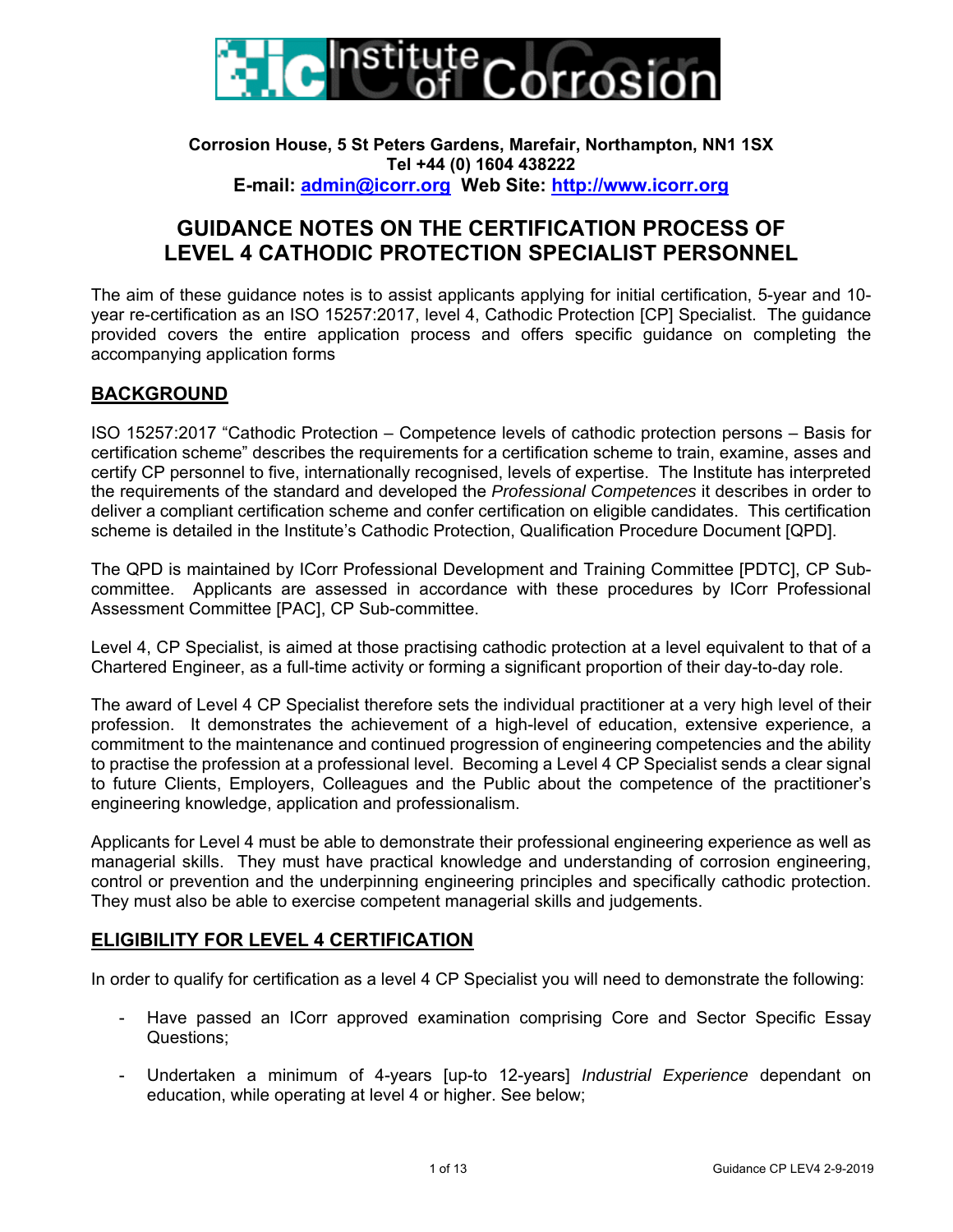

- Demonstrated competence of the knowledge and task requirements of levels 1 to 4 as described in the standard;
- Demonstrate commitment to Continuing Professional Development; and
- Undertaken a Professional Review Interview.

#### **EDUCATION AND INDUSTRIAL EXPERIENCE**

ISO 15257:2017, describes 3 levels of academic achievement and these have been adopted by ICorr:

- Relevant engineering or scientific discipline degree [BSc, BEng or equivalent] including, or in addition to, a specialised education in the corrosion field.
- Technical education to HNC or similar level in a relevant Engineering or Scientific field.
- Other education with basic mathematical skills.

The length of additional *Industrial Experience* required of the applicant will vary depending on their education in relation to these categories.

Assuming that the applicant has previous certification to level 3 in the same application sectors they are seeking certification at level 4 then the relevant *Industrial Experience* required will be 4, 7 and 11 years respectively.

If the applicant is applying for certification to level 4 with a dispensation, then an additional year's *Industrial Experience* is required in each case.

If the applicant is presently certified to level 4 but is seeking certification for an application sector they do not presently hold certification for then an additional 1.5, 2 or 3 years *Industrial Experience* in that sector is required.

#### **PROFESSIONAL COMPETENCIES**

All applicants for level 4 CP Specialist shall be able to demonstrate competence consistent with the following:

A Cathodic Protection Specialist shall be competent to:

- a) design cathodic protection systems;
- b) establish and validate cathodic protection criteria and testing procedures;
- c) interpret standards, codes, specifications and procedures;
- d) designate the particular cathodic protection test methods and procedures to be used;
- e) interpret the reported results of cathodic protection testing and use them in performance verification;
- f) determine any remedial actions; and
- g) carry out and supervise all level 1,2 and 3 duties;

A Cathodic Protection Specialist shall be able to demonstrate:

a) detailed knowledge of corrosion theory, cathodic protection design, installation, commissioning, testing and performance evaluation including safety in at least one application sector,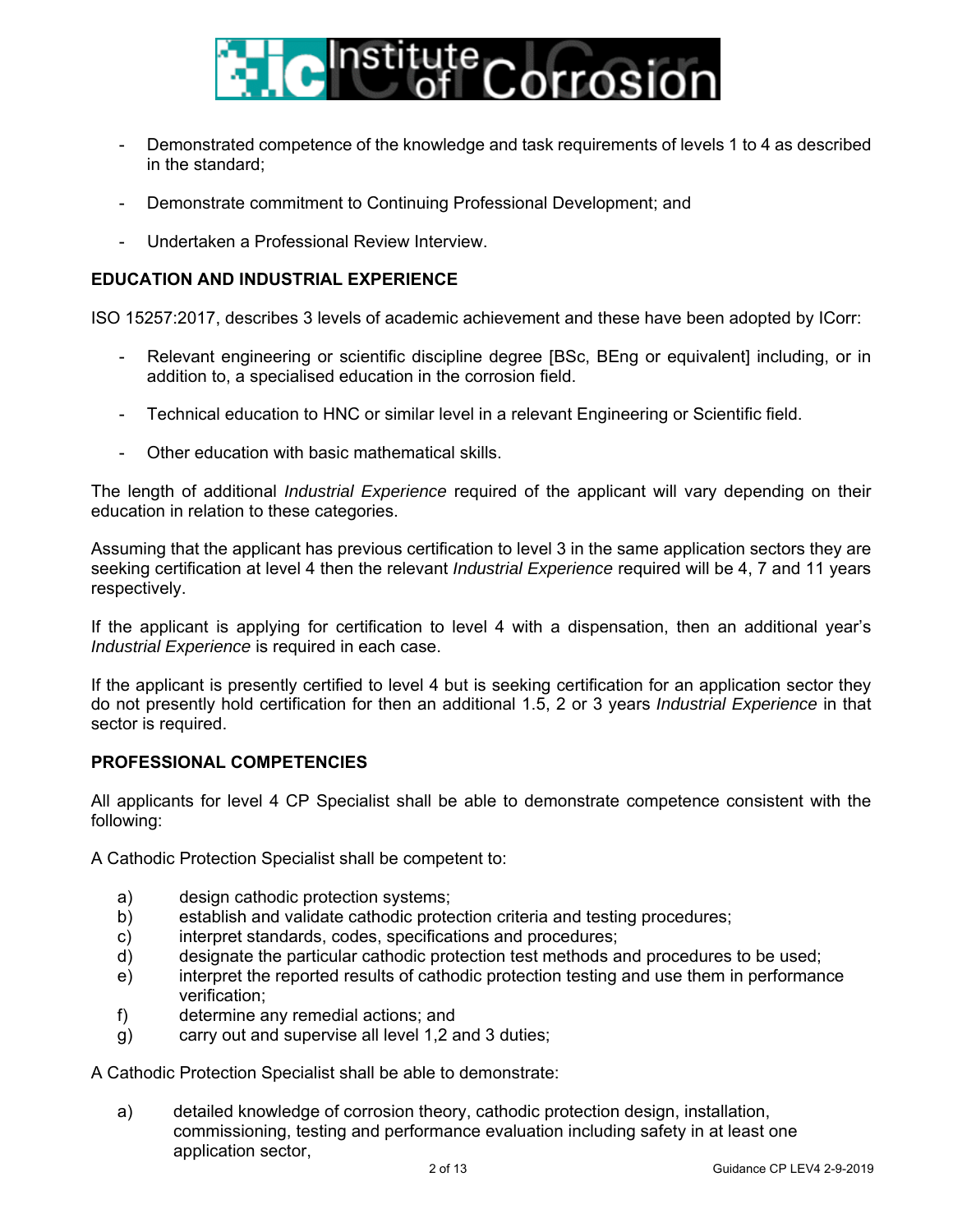

- b) competence to undertake without supervision the design of cathodic protection systems in at least one application sector;
- c) sufficient theoretical knowledge and practical experience of cathodic protection to select cathodic protection testing methods, survey requirements and performance criteria;
- d) competence to evaluate and interpret results of cathodic protection performance in accordance with existing standards, codes and specifications;
- e) competence to assist in establishing testing and performance criteria where none are otherwise available; and
- f) a general familiarity with cathodic protection in other application sectors.

Level 4 personnel may, if authorised by the Institute of Corrosion or the Scheme Provider, present or supervise training and examinations to Level 1, 2 and 3 on its behalf via the Scheme Provider.

#### **DISPENSATION**

ICorr PDTC may choose to grant a dispensation to allow an applicant to undertake the level 4 examination and apply for certification without having completed certification at level 3.

Dispensation will only be granted under exceptional circumstances and only once the applicant has confirmed that their education, knowledge and experience is consistent with that of a level 3, Senior CP Technician.

In these instances, ICorr will advise the candidate of their specific requirements for certification at level 4 and provide a unique reference for their dispensation. This number provides traceability and should be used when completing the application form to avoid their application being rejected.

## **THE APPLICATION AND CERTIFICATION PROCESS**

In order to simplify the application process and ensure that applications are assessed in a fair and repeatable manner ICorr have developed a thorough and robust assessment process.

Once an applicant feels they have achieved the required standard they may apply to ICorr to sit the ICorr CP Specialist Examination.

Upon successfully completing the examination and having completed the appropriate period of *Industrial Experience* they are advised to complete the ICorr level 4 CP Specialist Certification Application Form. This features 5 parts which are discussed in detail later in this document.

On receipt of the completed application and supporting documents, the application is checked for completeness and the applicant is assigned a unique number for tracking purposes. Confidential references will be requested from the applicant's referees.

On acceptance and receipt of references, the application will be passed for initial assessment by the Chair of ICorr PAC CP Sub-committee.

If the assessment suggests that the applicant is likely to be suitable for certification then the application will be passed to two members of the PAC CP Sub-committee for detailed review. The assessors will be members of PAC CP Sub-committee who themselves shall be certified to level 4.

The assessors will complete a Professional Certification Report, which will advise the Chair of PAC CP Sub-committee if the candidate should proceed to Professional Review or undertake further learning and or experience.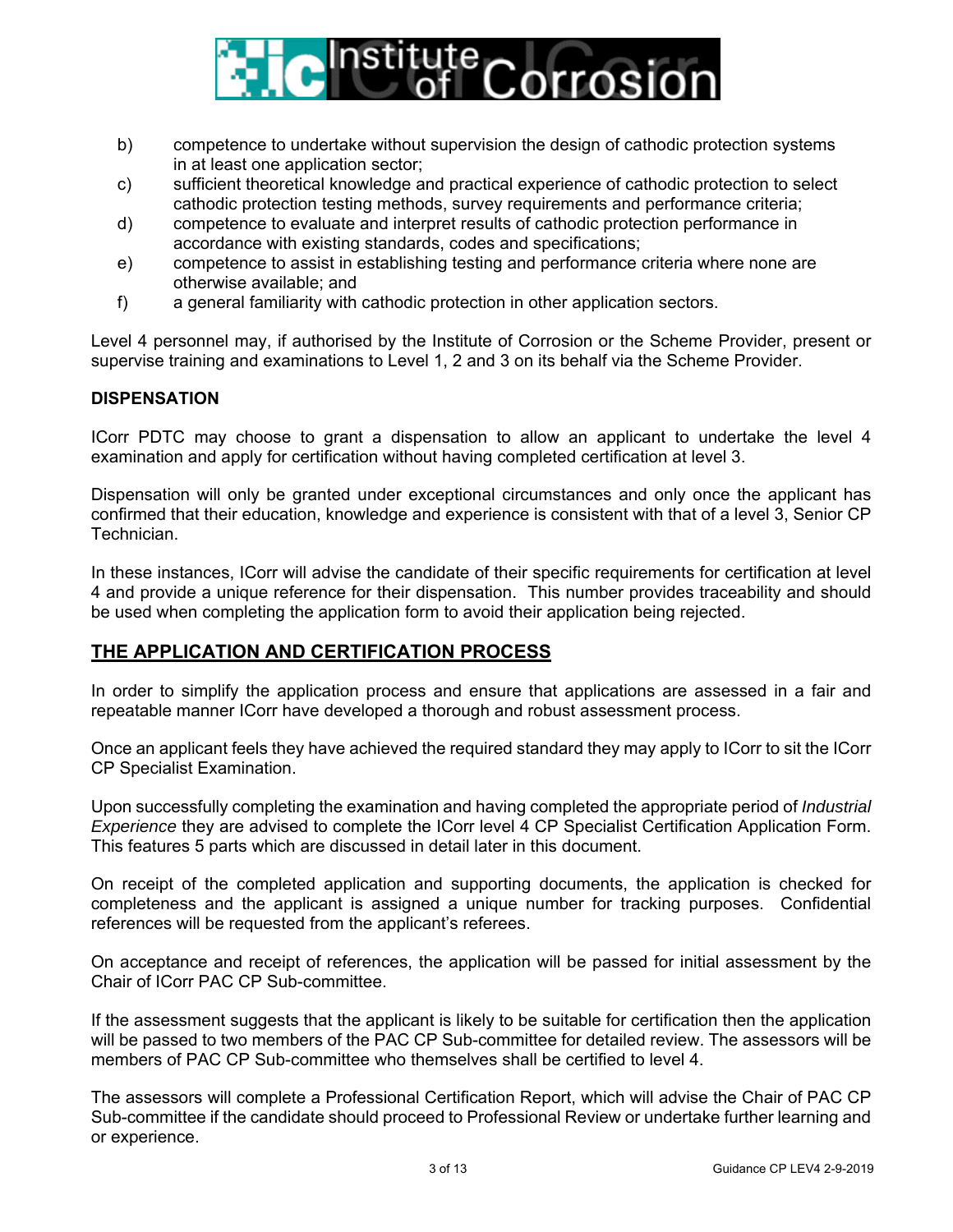

Successful applicants will be invited to a professional review interview with The Chair of PAC CP Committee and their reviewers where their application, and any points of weakness identified during examination, may be further interrogated. Further details on the Professional Review are presented later in this document.

The review committee will then advise if the applicant should be awarded certification.

Professional Reviews will typically be undertaken twice yearly in April and November. In order to qualify applicants must have submitted their application 3-months in advance of the review. As a result, of the relatively tight window for review, referees are asked to return their references within 1-month. If ICorr do not receive a reference within this time the application may be deferred until the next review meeting. Applicants are therefore asked to check with their referees if they will be available to return a reference within the required window to ensure their applications proceed as expected.

### **NOTES ON RE-CERTIFICATION**

Persons already certified as CP Specialists are required to maintain their certification by updating their knowledge through ongoing *Industrial Experience* and a commitment to continuing professional development.

In order to demonstrate this a CP Specialist shall:

- Submit an up-to-date *Industrial Experience* and CPD Report, every 5 years by completing the Parts 1, 3, 4, and 5.2 of the accompanying application form.
- Submit a complete application for re-certification and undertake a Professional Review every 10 years.

Examination for Re-certification is not required.

In order to simplify this process, the same forms are used for initial certification as well as 5-year and 10-year recertification. In this way the format of the information requested will remain the same and new entries can simply be appended to an existing application or re-certification form.

Please read the requirements of each section carefully to ensure you only complete the necessary sections for your recertification.

Applications for re-certification may be submitted up to 9-months in advance of expiry.

#### **THE EXAMINATION**

There is no course for level 4. Candidates are generally expected to have gained certification at level 3 before progressing to level 4 following the appropriate period of additional *Industrial Experience*. In this way they will have received suitable training at the lower levels and developed these skills under the guidance of a level 4 Engineer.

The Examination will comprise a minimum of 4 essay questions and 5 questions devised to test the practical application of your knowledge and experience.

Two essay questions will focus and your common core knowledge [applicable to all application sectors] and two theoretical and five practical questions [per sector] will examine your sector specific knowledge and application.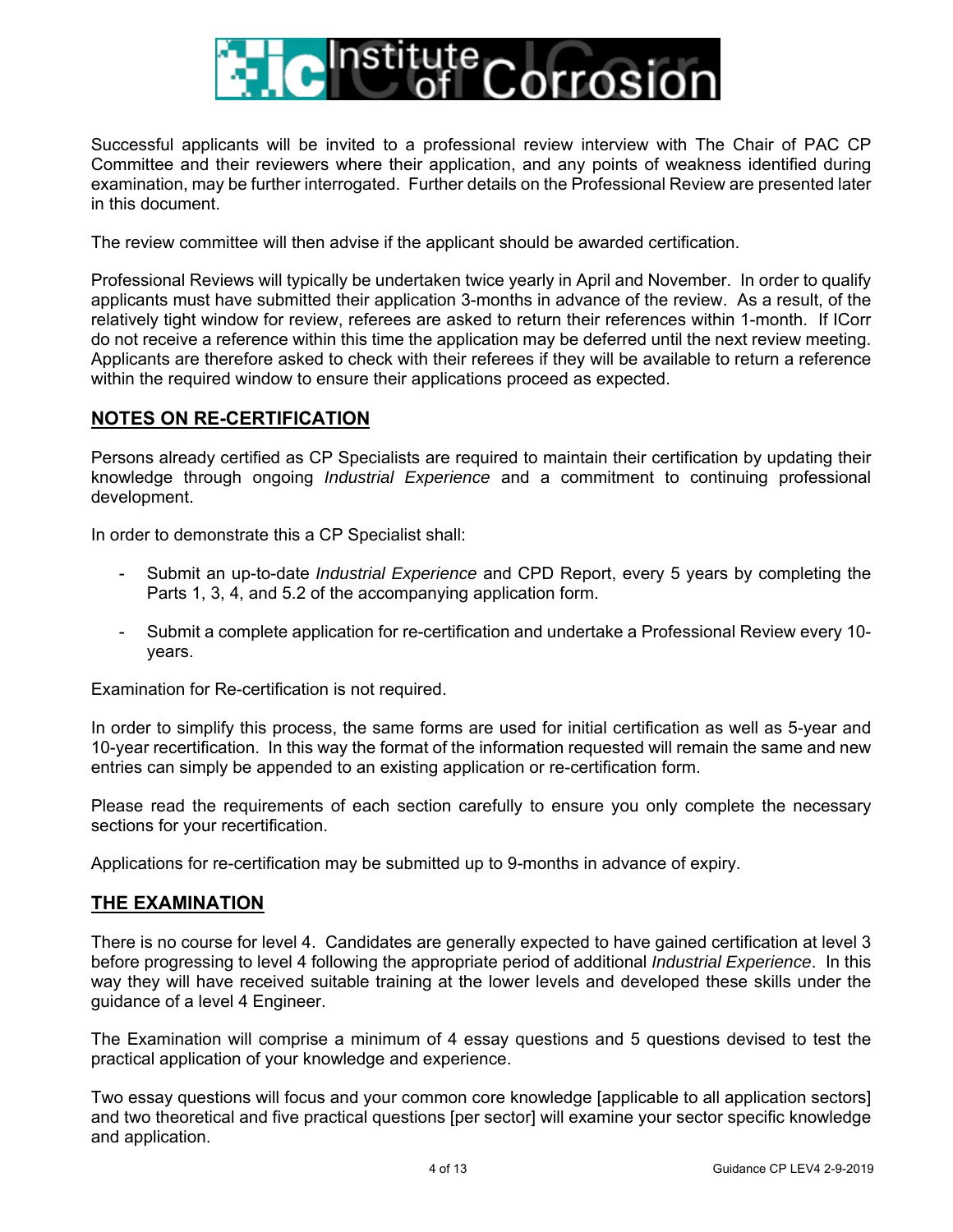

A single examination comprising common core, and a single application sectors practical and theoretical questions are expected to take up to 3 hours with each additional sector adding a further two hours. As such you are advised to take no more than two sector specific examinations in a single sitting.

Level 4 examinations are administered by ICorr and will take place at ICorr Headquarters in Northampton. Please contact ICorr on admin@icorr.org for booking information.

## **COMPLETING THE APPLICATION FORM**

Once you have successfully completed the level 4 examination[s] and have acquired the required *Industrial Experience* you may apply for certification by completing the Level 4 Cathodic Protection Specialist Application Form. The form is designed to capture all information required to allow PAC CP Sub-committee to make a detailed assessment of the applicant's credentials for certification to level 4 in accordance with level 4 of ISO 15257:2017.

The forms allow for applicants seeking certification for one or more of the four application sectors so that all information can collected and assessed in one assessment.

The forms are designed for use for those seeking initial certification, 5-year and 10-year re-certification. The requirements for each differ and applicants seeking re-certification should read the notes on each part of the form carefully to avoid completing sections which may not be required. Further detail on the requirements for re-certification are detailed in a later section of this document.

Your application must be printed or written in BLACK ink (for photocopying). The font and size has been set as Arial 9 do not reduce this size further. If necessary, the entry boxes and tables may be expanded. The tables and boxes have been sized accordingly to accommodate the expected entry size. Whilst you may require multiple, additional, entries, if you find a single entry box requires significant expansion to accommodate your entry you should review the requirements to ensure the information you are presenting is suitable.

The form is divided into 5 parts, the requirements for each are described below.

#### **PART 1 – PERONAL AND APPLICATION DETAILS**

Please provide your personal details here. We require this information to communicate with you throughout the certification process. If your application is successful, these details will be held on the Institute of Corrosion's Certification Register database. This publicly available register will include your name, the Institute of Corrosion and your Level 4 Certification Number. ICorr may wish to use the information you supply in order to be able to communicate with individuals effectively while you remain certificated. Level 4 Certified Cathodic Protection Specialist have the right of access to their personal data held by ICorr and the right to prevent its use for direct marketing services

Where indicated please confirm if this application is for an Initial Certification, 5-year or 10-year renewal.

You are asked to confirm which application sectors you wish to apply for here. Should you fail to provide adequate information to support your application for any one or more application sectors your application may be rejected, or you may be offered to proceed based on only those application sectors where the supporting information is deemed adequate.

Please indicate, your level 3 certification number here or, alternatively, if you have been granted a dispensation please include your dispensation reference number. Note that your application will be rejected if you are unable to provide either a valid level 3 certification number or dispensation.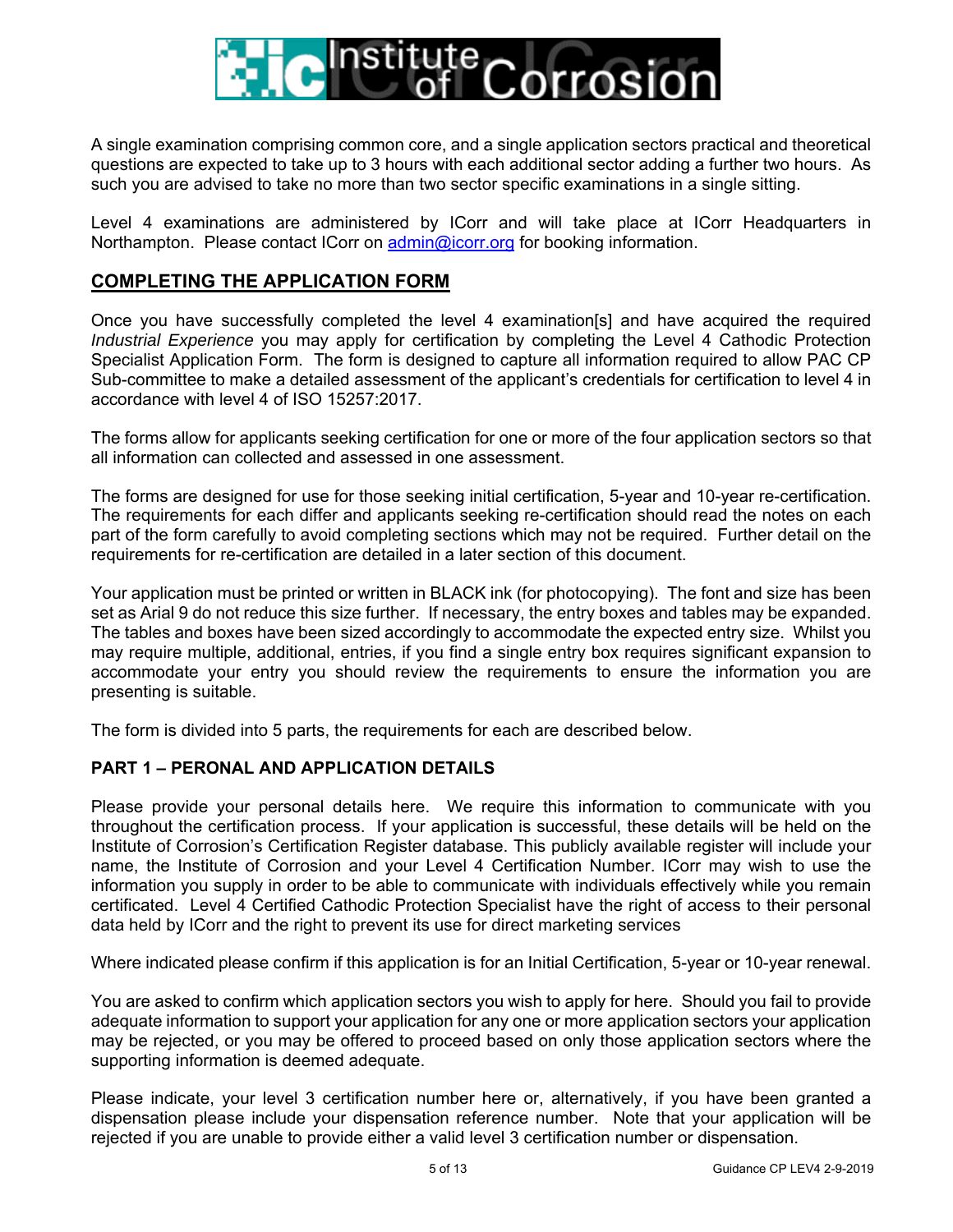

You are required to include your level 4 examination pass reference here.

Failure to provide the required information, or provision of erroneous information may result in your application being delayed or rejected.

#### **PART 2 - EDUCATION, PUBLICATIONS AND COMMITTEES**

Please provide details of your relevant higher/further education or above. This information will be used to determine the length of additional "*Industrial Experience*" required when assessing your application. See the *Eligibility for Level 4 Certification, Education and Industrial Experience* section above.

The applicant is also asked to include details of any publications they are responsible for. Whilst these will not be directly assessed they may help to establish the candidate's knowledge and offers PAC an insight into the applicants work and background. In addition to any peer reviewed published papers, please also include any further published work, guidance documents or articles for which you are substantially responsible. Do not include any published works resulting from your input into committees [i.e. BSI, ISO, NACE, CIRIA, etc]. Involvement of this sort should be included within your CPD report.

Photocopied evidence of academic qualifications must be provided. Photocopies must be certified by your sponsoring referee as being true copies.

You do not need to complete this part of the form if applying for recertification.

#### **PART 3 - EMPLOYMENT HISTORY**

You are asked to provide details of your present and previous employment and positions held in order that assessors can verify that you hold a position likely to reflect the duties required of a Cathodic Protection Specialist and have previously held positions likely to have provided the necessary experience to support this.

Please give full details of your current role within your organisation detailing to whom you report and any subordinates you may be responsible for using an organogram. We also require brief details of your responsibilities within the role. The organisation chart should show the chain of command in your present post and indicate your position in relation to your immediate supervisor, equivalent, and immediate subordinate staff. Your own position should be clearly marked.

You do not need to name the staff within the structure, but job titles are required as a minimum.

You may provide, if you wish, not more than two organisation charts covering previous positions you have held which you consider are relevant to this application.

As a Cathodic Protection Specialist, you are expected to have undertaken and been responsible for all the tasks expected of a Level 1, 2 and 3 Technician in accordance with ISO 15257:2017. We therefore ask for brief details of previous positions held to help support this claim.

Please give, in reverse chronological order, relevant dates and the titles of all posts you have held, the names of your employer(s), a description of your personal duties and responsibilities, plus details of any structured training undertaken (including apprenticeships).

If you are presently certificated to ISO 15257:2017 Level 3 you are only required to provide details covering your period of additional *Industrial Experience* as any previous relevant employment will have already been assessed.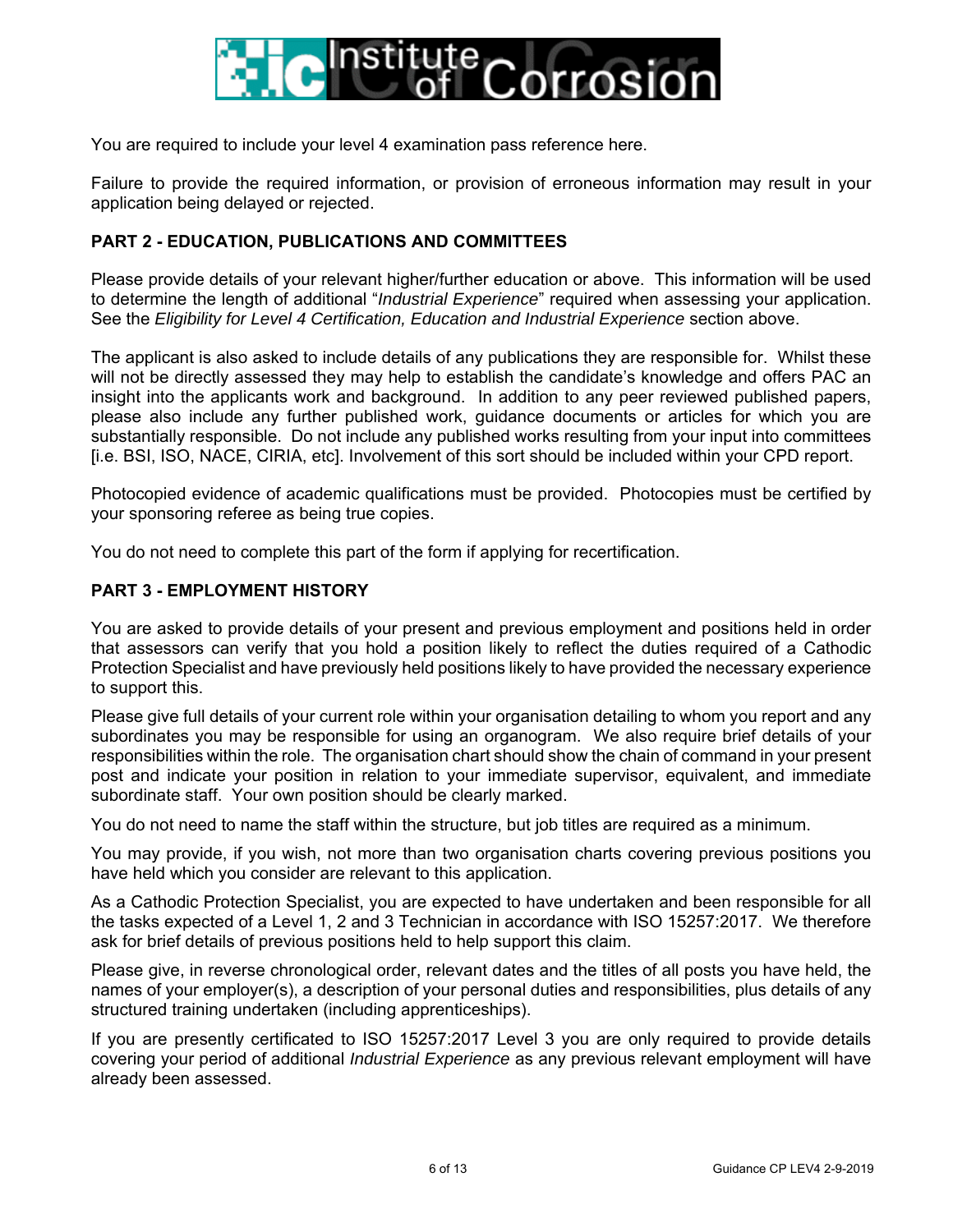

## **PART 4 – CONTINUING PROFESSIONAL DEVELOPMENT**

Continuing professional development (CPD) comprises learning activities that you undertake to gain knowledge and experience to help you in your professional career as a Certificated Level 4 Cathodic Protection Specialist. Thus, CPD is ADDITIONAL to the normal duties of your day-to-day employment. For example, training days, professional mentoring of colleagues or others, attendance at conferences, etc. are all clearly CPD activities.

Applicants' CPD should be a mixture of learning activities relevant to current or future practice and should include activities in at least three (exceptionally two) of the following categories:

- Work based learning (e.g. supervising staff / students, reflective practice)
- Professional activity (e.g. involvement in a professional body, attendance at committee meetings, mentoring)
- Formal Training (e.g. Attendance at formal vocational training, or seminars)
- Self-directed learning (e.g. reading journals, reviewing books / articles)

The duration covered should be commensurate with the appropriate period of "additional experience" and education if seeking initial certification, or the period since you were last assessed if seeking recertification.

#### **PART 5 – INDUSTRIAL EXPERIENCE, KNOWLEDGE AND COMPETENCE**

ICorr has determined that in order to obtain certification as CP Specialist an applicant shall be able to demonstrate the following Professional Competencies.

In order to demonstrate the applicant can satisfy these competencies they are required to provide full details of their knowledge and experience in each sector they require certification.

Your competence and experience to become certificated as a Cathodic Protection Specialist will be assessed in three parts:

- 1. Confirmation from the applicant and their referees that they, are competent to undertake the majority of the core knowledge and application sector specific activities detailed in tables 1 to 6 on the Application Form.
- 2. Provision of an *Industrial Experience* report demonstrating a minimum 48 days per year per sector fully dedicated to the *Professional Competencies* detailed above. Where applicants are applying for certification in more than one sector it is acknowledged that time spent in each sector may vary from year to year. In such cases applicants shall detail the full time spent dedicated to the *Professional Competencies* in the period of industrial experience provided. Where, for some years applicants do not have 48-days per year in a particular sector it would be expected they have correspondingly greater experience in another sector. In such cases PAC may grant dispensation for periods where time in one year for a particular sector is less than 48 days.
- 3. Documentary evidence that you are capable of undertaking level 4 activities by way of one or more case studies per sector for which you are seeking certification.

All applicants are required to attend a professional review where they may be questioned on any of the information included within this form or supporting information.

#### **PART 5.1 – KNOWLEDGE AND COMPETENCE REQUIREMENTS**

It is expected that during their career, before and after initial certification, the Applicant will have gained knowledge and experience in the majority of tasks listed in table 1 through 6 presented in the application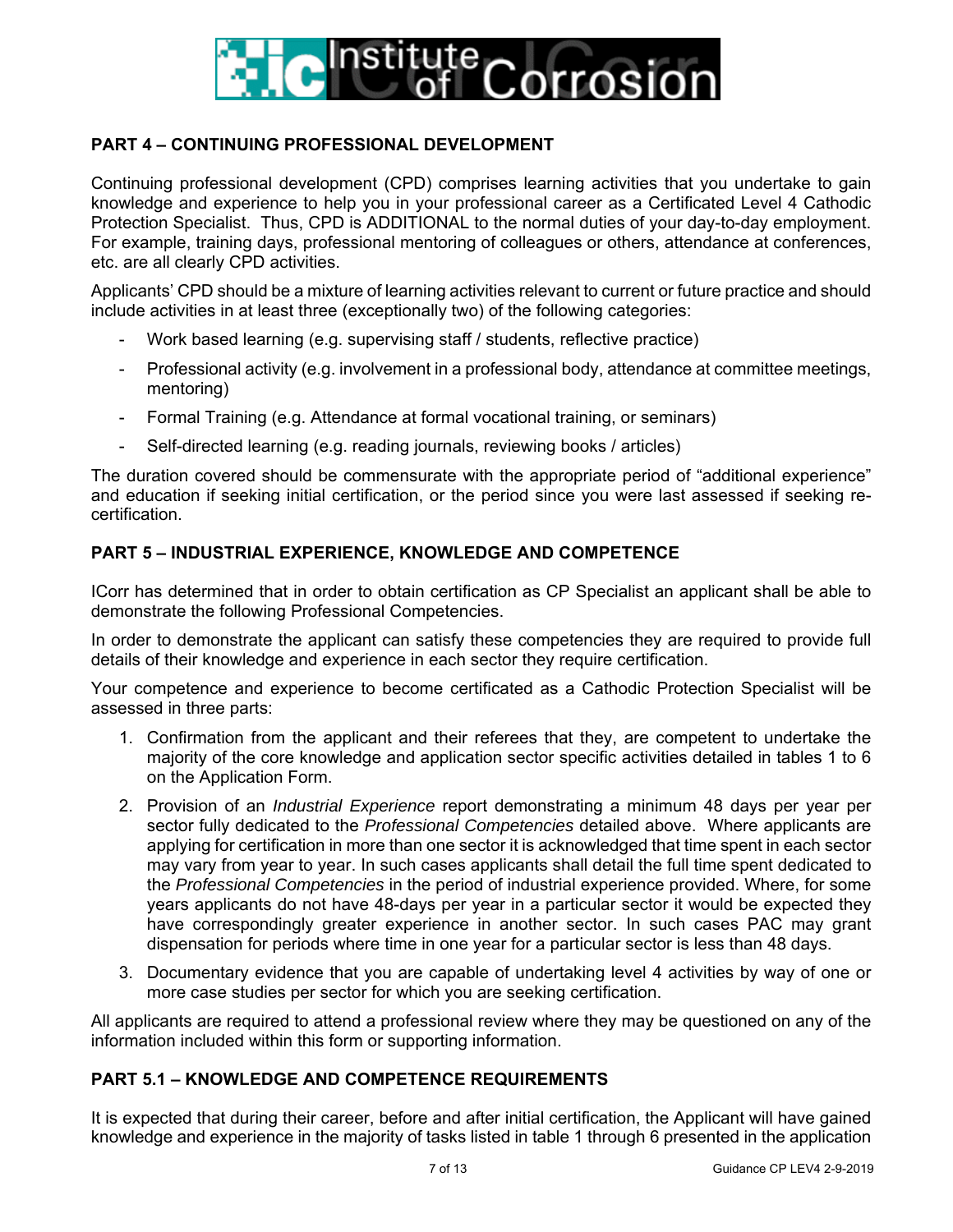

form. The tasks and knowledge items have been agreed by an ISO committee and presented as they are within the standard. It is not expected that every Applicant will be an expert in every item of their application sector but they should be able to demonstrate a general awareness of the requirements in each case. We rely on the Applicant and their Referees to be honest and rigorous in the assessment below of whether the Applicant is competent in their understanding and execution of the specific tasks below.

Please complete the "Insert R, C or N" column:

- R = Tasks you are deemed competent to carry out and have regularly carried out in your normal job activities.
- C = Those tasks you are deemed competent to carry out although your present duties may not require them to be used regularly.
- U = Tasks for which you have general understanding of the concepts involved but have limited or no direct experience.
- N = Tasks with which you are not familiar and are not deemed competent.

Any Applicant indicating a lack of understanding or competence [U or N] in one or more tasks may be requested to carry out additional training and assessment prior to being awarded Certification by the Institute of Corrosion.

All applicants are to fill in Tables 1 and 2. Only complete sector specific Table(s) 3 to 6 for the Sector/s for which you are applying to indicate your experience in the relevant tasks for Level 4 Certification. Please put a line through/delete/remove tables relating to sectors which you are **NOT** seeking certification.

#### **PART 5.2 – INDUSTRIAL EXPERIENCE REPORT**

As a Cathodic Protection Specialist, it is required that you spend no less than 20% [approximately 48 days per year] of your professional activities on Cathodic Protection duties at Level 4 or higher.

If applying for initial certification complete the table for the period of additional *Industrial Experience* commensurate of your education or for re-certification the 5-years since you were last assessed.

The total time listed should amount to no less than 48-days per year. It is expected that for Applicants seeking certification in more than one sector the total time listed per year should be significantly more than 48-days per year with a reasonable proportion of this time spent on each sector.

Within the table provided please provide details of the sector and nature of the work undertaken, with reference to tables 1 through 6 where relevant, and the dates and duration of the work. You are not required to name contracts if this is confidential, but you must be prepared to answer questions on the work you claim to have completed at your Professional Review. Please also indicate how this work may be verified. If one your referees can verify that you have undertaken the work, then please indicate Ref 1 or Ref 2 accordingly.

It is expected the number entries required to complete this section will result in the table provided being extended to several pages.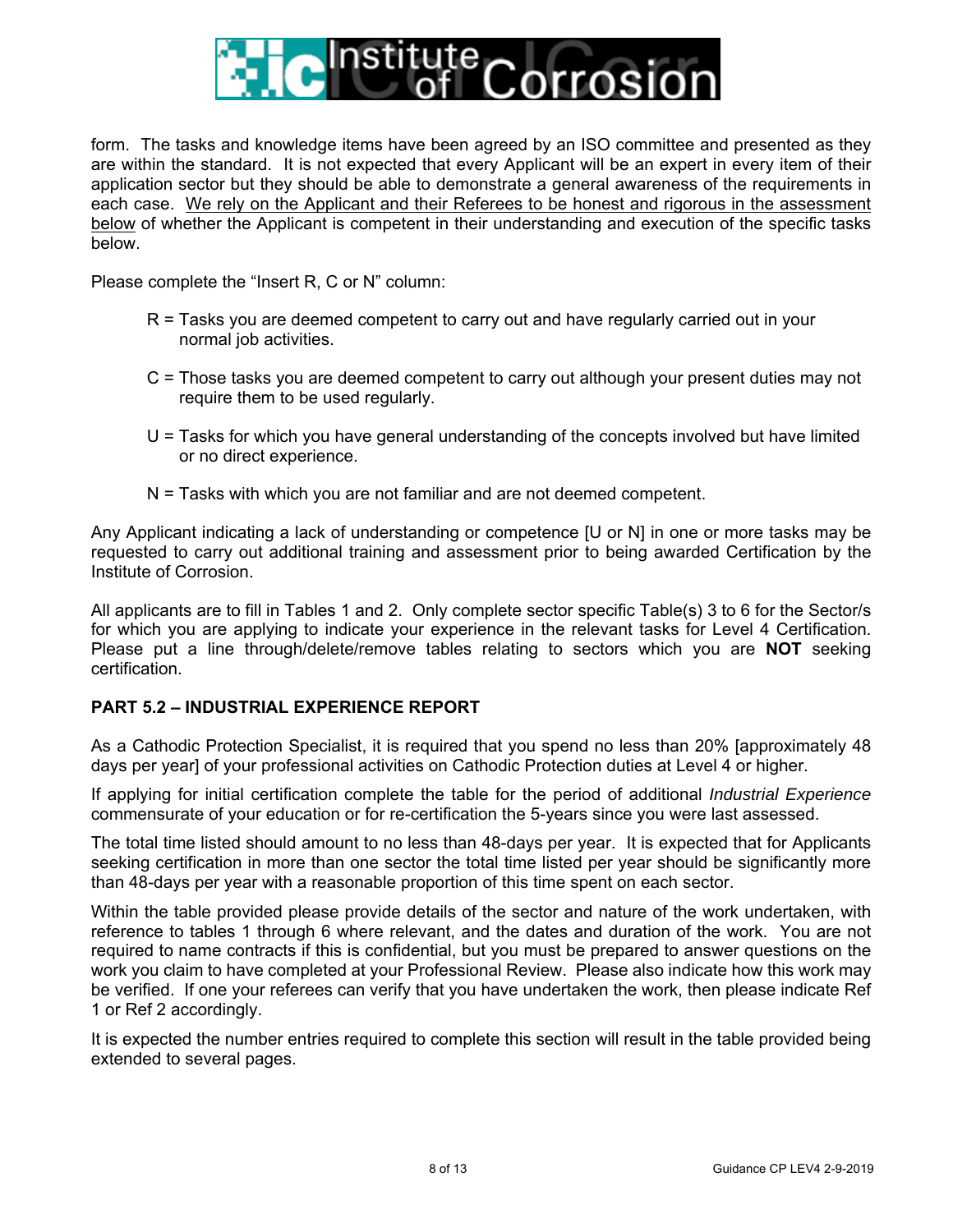

## **PART 5.3 - EVIDENCE OF COMPETENCE AND EXPERIENCE**

You are required to send, along with your completed application, a minimum of one case-study per sector for which you are seeking certification.

The purpose of the case study is to demonstrate that you are actively undertaking and are responsible for the duties of a Cathodic Protection Specialist. As such the simplest way of achieving this is provide case studies comprising completed work for which the Applicant was responsible.

At least one case study should be a design comprising specification, calculations and drawings.

All design work should conform to the relevant standards and guidance applicable to the application sector in question. A list of relevant standards for each application sector is provided in Appendix A of this document. Any deviation from standard practice should be clearly documented and supported.

You will be asked questions about your design approach and basis for any calculations. Failure to demonstrate a detailed understanding of the basis of the calculations presented may result in certification being withheld.

Simple product specific design protocols, such as may be provided for galvanic anode products for use in reinforced concrete, heating systems and ships are unlikely to be sufficient unless the Applicant can demonstrate a detailed understanding of the design principals involved.

Other acceptable forms evidence are:

- Detailed survey reports providing interpretation and specific recommendation.
- Design and installation audit reports.
- Purpose prepared case studies comprising the details found in the documentation detailed above.

It should be clear from the documentation presented that the work is the result of your own direct efforts or that you have been ultimately responsible for the work and are able to demonstrate a detailed understanding of the information. ICorr PAC CP Sub-committee reserve the right to request additional information from co-authors or originators if there is any doubt to the Applicants ownership or responsibility.

You are asked to provide a single-page cover sheet summary for each case study so that it may be read in the intended context. This summary may include:

- **Synopsis**
- Background (which could include details such as how the project was identified, how project proposals are prepared, how you were allocated the task, size of project and you role)
- Technical content (which could include details such as planning the project, methods and techniques used, design details, technical and budgetary constraints, and your management of the project)
- Outcomes (the implications and applications of the project)

Your cover page must feature the following statements from you and at least one of your referee:

You must sign your Case Study Cover Sheet under the statement: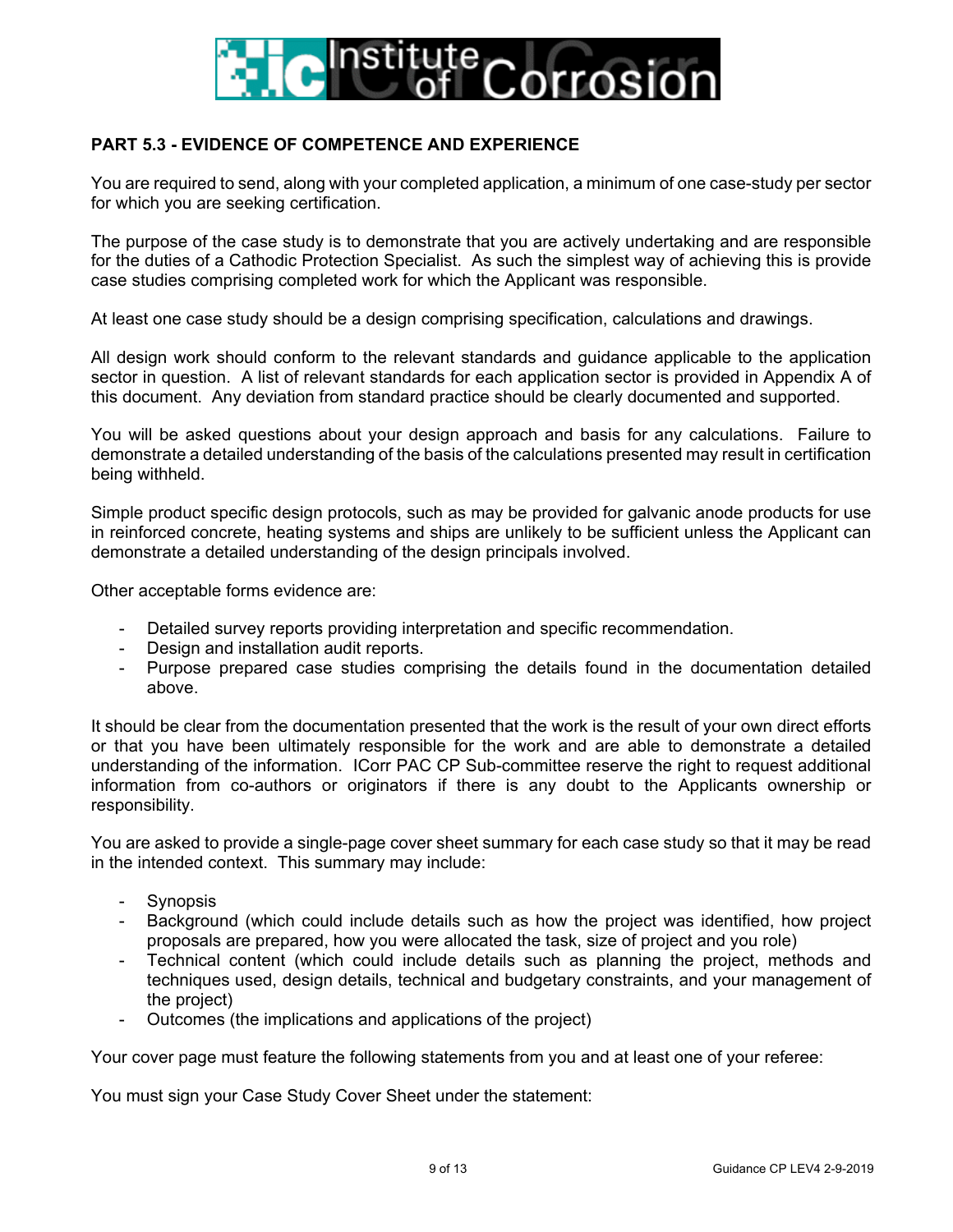

*"I certify that this Case Study is a true and accurate representation of work I have produced/been responsible for."* 

Your sponsoring referee must attest your Case Study under the statement:

*"I certify that I have read the Case Study of (your name) and confirm that, to the best of my knowledge, it is a true and accurate reflection of the candidates work/responsibilities."* 

Please ensure that you have obtained any necessary permission from your employer and/or your client for the use of the Case Study. All case studies and information provided in your application will be treated in strictest confidence and will only be reviewed by members of ICorr Professional Assessment Committee, Cathodic Protection Sub-Committee and processed by ICorr office staff for administration purposes. All members of PAC CP Sub-committee have signed Non-disclosure agreements to this effect.

If documentation has been prepared in a language other than English a certified translation is required.

All documentation should be provided in electronic format.

#### **ATTESTATION**

You are asked to read carefully and sign your acknowledgment to the attestation and Code of Ethics for ICorr Certification of Cathodic Protection Personnel.

Failure to abide by the statement or code may result in your certification being withdrawn and this withdrawal being published in the associated trade press.

There is an optional tick box which if marked allows ICorr to send you information relating to an application for Professional Membership of the Institute. You are not obliged to tick this box and existing members may ignore this item.

You are also asked to confirm your acceptance of the Institutes data protection [GDPR] statement regarding Level 4, Cathodic Protection Specialist certification.

Finally details of where to send your application and what documents should be included in your application whether it be for initial certification, 5-year or 10-year recertification are presented here.

#### **REFEREES**

Referees should be Professional Members of the Institute of Corrosion who are established Cathodic Protection Engineers, (preferably Certificated to Level 4) who have known the Applicant personally and professionally for a minimum of three years. Two Referees are required, one of whom has direct knowledge of the applicant's employment. If the MICorr referees cannot be found, a Professional Member of an alternative Engineering Institute who has direct knowledge of the applicant's employment (e.g. supervisor or line manager) will be acceptable.

Referees should sign the confirmation on this page and initial where indicated at the bottom of each page of the application. We rely on the Applicant and their Referees to be honest and rigorous in the assessment. As such if a referee is unable to verify significant portions of the content on a given page we ask that they strike-through their verification box and initial the content on the page they are able to verify.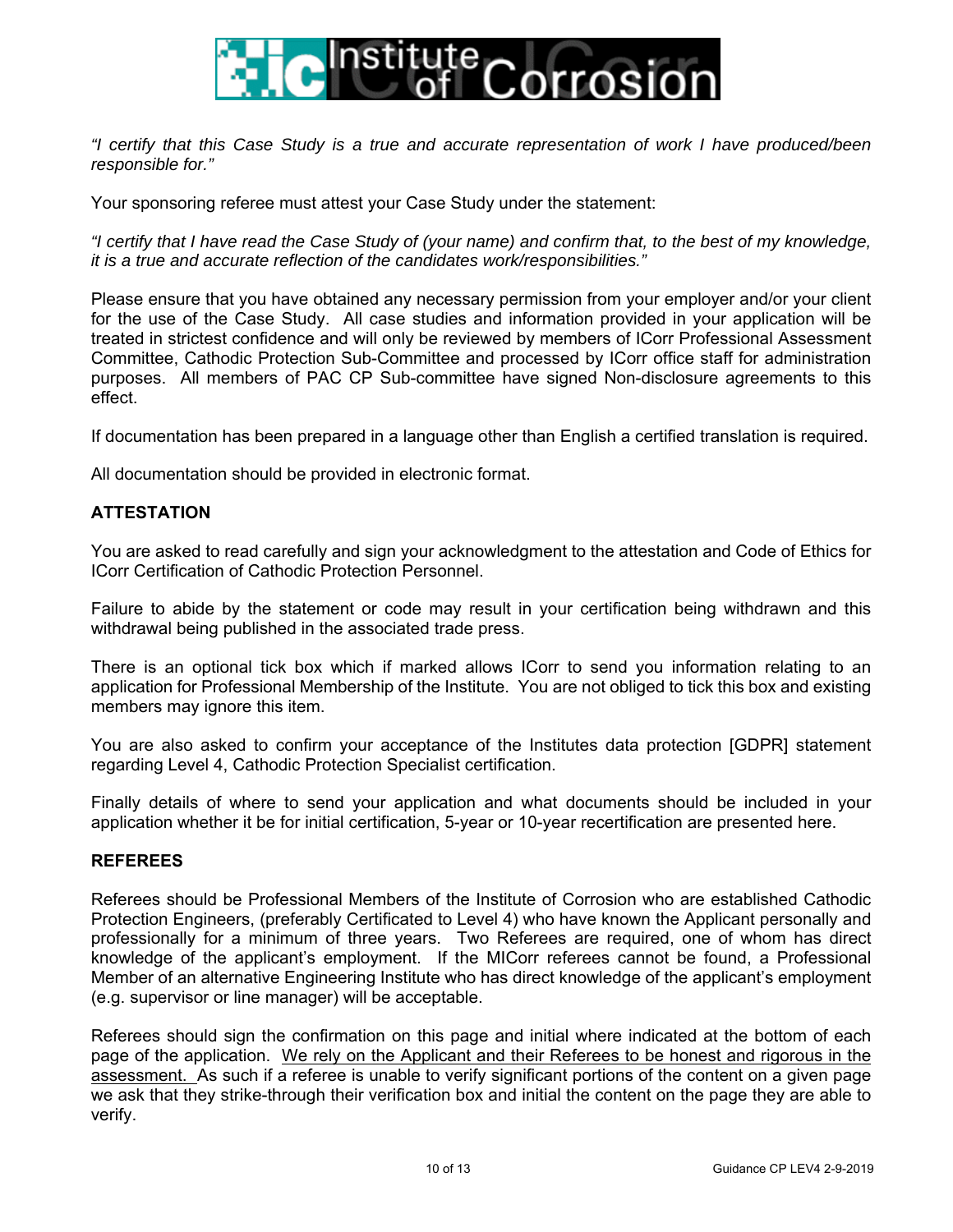

If a referee has any concerns surrounding specific areas of the applicants experience but feels that they general meet the requirements of Cathodic Protection Specialist they will be able to express this in their reference which will be requested separately by the Institute and will be treated in strictest confidence.

### **SUBMITTING YOUR COMPLETED APPLICATION**

When you are ready to submit your application please ensure that you have completed all the relevant sections of the application and included all the necessary supporting documentation. A table is provided [repeated here] to indicate what documents and parts of the form are to be completed if you are seeking initial certification, 5-year or 10-year recertification:

| Documentation                                       | Initial       | 5-Year          | 10-Year         |
|-----------------------------------------------------|---------------|-----------------|-----------------|
|                                                     | Certification | Recertification | Recertification |
| Application Form, Completed Signed and Verified By  |               |                 |                 |
| <b>Referees</b>                                     |               |                 |                 |
| Part 1 - Personal Information                       |               | ✓               |                 |
| Part 2 – Education and Publications                 |               | $\star$         | $\mathbf x$     |
| Part 3 – Employment History                         |               | ↵               |                 |
| Part 4 – CPD Report                                 |               |                 |                 |
| Part 5 - Industrial Experience, Knowledge           |               | 5.2 Only        |                 |
| And Competence                                      |               |                 |                 |
| Attestation, Signed by the Applicant.               |               |                 |                 |
| Referees, Signed by both referees.                  |               | ✔               |                 |
| Payment Form & Payment                              |               | ↵               |                 |
| Verified Copies Of Relevant Certification [Part 2]. |               | $\star$         | ×               |
| Case Studies. One Per Sector [Part 5.3].            |               | $\star$         |                 |

Your completed application should be returned to:

**INSTITUTE OF CORROSION Corrosion House, 5 St Peters Gardens, Marefair, Northampton, NN1 1SX** 

#### **FAO Professional Assessment Committee, CP Sub-Committee Chair**

#### **THE PROFESSIONAL REVIEW**

Should your application receive a favourable review you will be asked to attend a Professional Review interview with the Chair of PAC CP Sub-Committee and up to two Co Panellist/s. Wherever possible copanellists will be those who reviewed your application. The Interview panel are judging

- Your level of responsibility and professional judgement.
- Your knowledge and application of Cathodic Protection (technical content).
- Your commitment to the profession.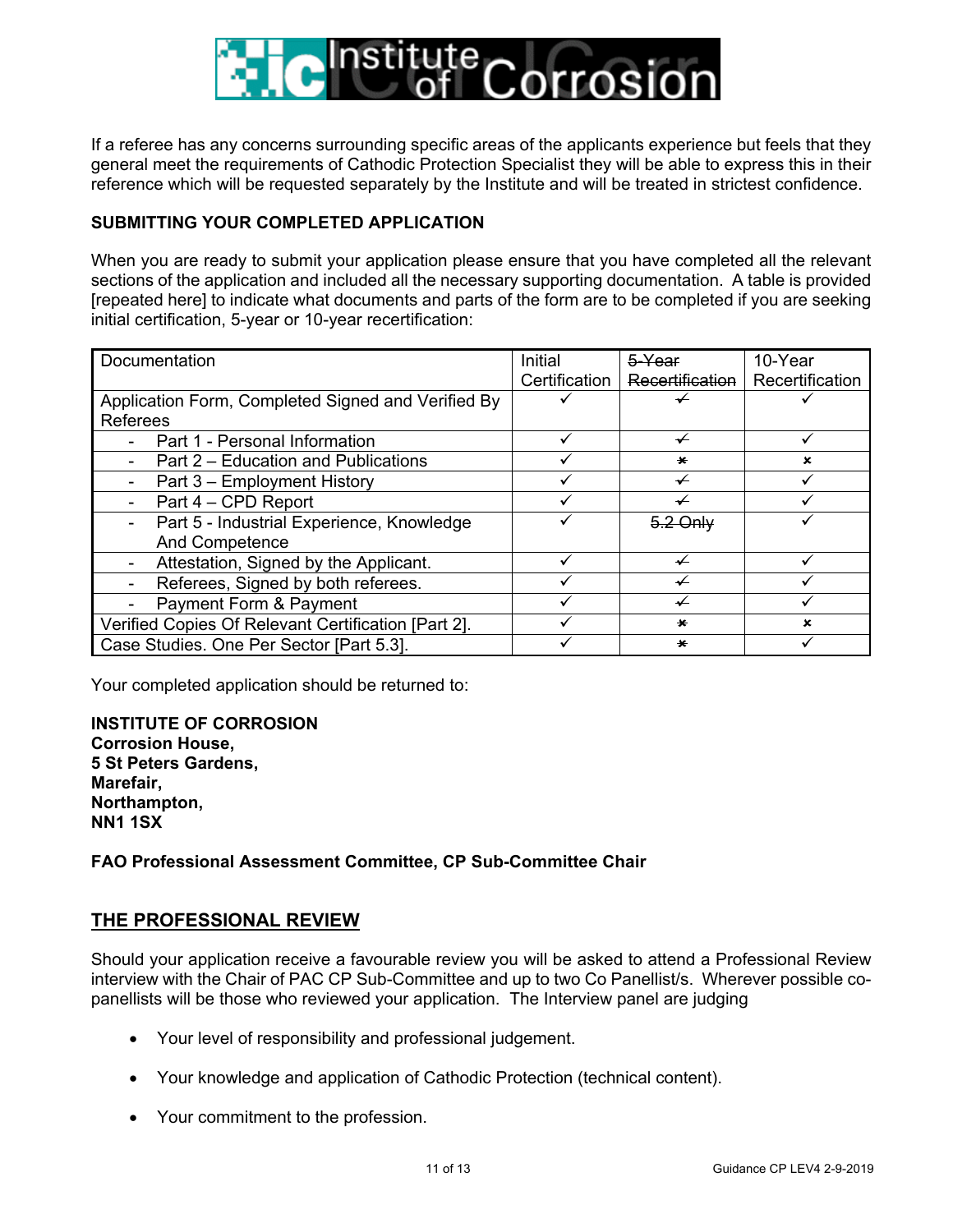

- Your communication skills.
- Your commitment to Continuing Professional Development. -There are NO trick questions.
- All Interview discussions are competence-based, using your application form, Case studies and Examination Papers.

Following the interview, the Review panel with confer and the Chairman may:

- a) Accept and Issue Applicant with Certification,
- b) Defer, requesting further information for re-submission or
- c) Reject Advise applicant of reasons for rejection and steps to take to overcome these.

The applicant will be informed in writing of the panel's decision, typically within 2-weeks following interview.

On acceptance, the applicant shall be registered as a Level 4 Cathodic Protection Specialist with the Institute of Corrosion and will be issued with a uniquely numbered Certificate.

Interviews may take up to 1  $\frac{1}{2}$  hours depending on the number of application sectors the applicant is seeking certification for.

The Professional Review interview is held in person at ICorr HQ in Northampton.

In exceptional circumstances it may be necessary to undertake an interview via conferencing software such as Skype. In this case it is the applicant's responsibility to provide suitable facilities [i.e. stable connection with sound and video] to conduct the interview. If interview cannot be completed due to technical issues certification may be refused.